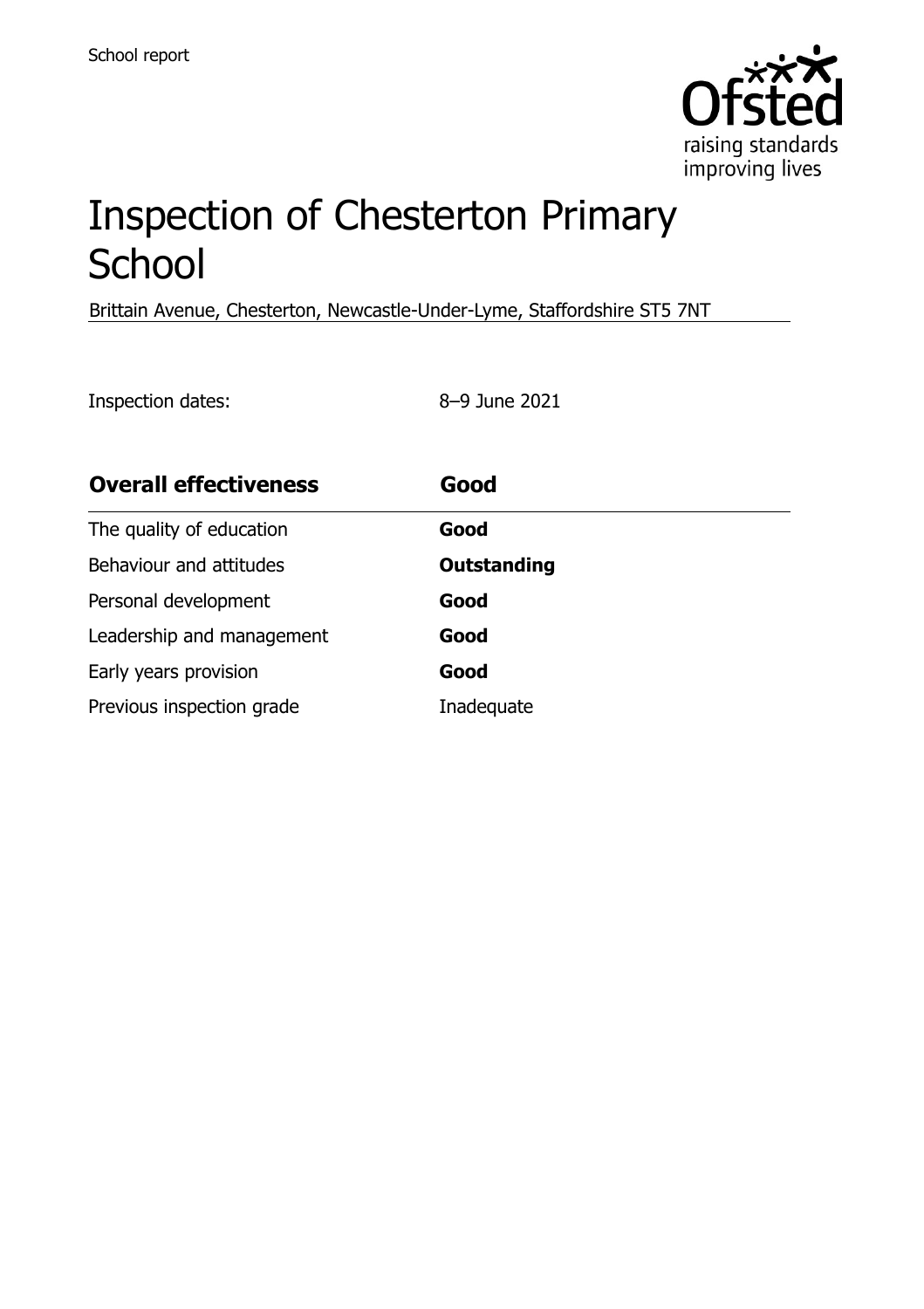

## **What is it like to attend this school?**

Pupils thrive here because the quality of education has improved so much. Leaders put pupils at the heart of everything they do. Leaders, staff and governors have high expectations and are determined that all pupils achieve well. They care about pupils and support and challenge them to do their very best.

Pupils talk enthusiastically about their learning. They find the curriculum interesting, and this is reflected in the high-quality work in their books. Pupils benefit from rich experiences to enhance their learning. For example, older pupils remember learning about the Vikings and their trip to York. They love to learn new things. Pupils concentrate and work hard in class. Pupils have very positive attitudes and want to come to school.

Behaviour at break and lunchtimes is amazing. Pupils play well together and show genuine kindness to others. Pupils told inspectors that it is 'always nice to be kind'. Bullying is incredibly rare, and teachers act swiftly if there is any unkindness. Pupils' behaviour and attitudes are a strength of the school.

Relationships with parents are strong. Parents speak positively about the improvements they can see. They make comments such as 'super happy with the progress my child is making now'.

#### **What does the school do well and what does it need to do better?**

Strong leadership has transformed the quality of education at the school. The staff team are deeply committed to the shared vision. They ensure that pupils 'learn, grow and succeed together'.

Leaders have put in place a carefully planned and well-sequenced curriculum. Detailed plans show how the new things pupils learn build on what they already know and can do. The 'crucial knowledge' that pupils learn helps them make strong progress in every subject. Teachers provide regular opportunities for pupils to recap and show what they know. For example, in the early years, pupils use the sounds they have learned when reading and writing independently. The curriculum is ambitious, and expectations of what pupils can do have been raised significantly.

Leaders rightly prioritise the development of reading. Teachers use a consistent approach to teach phonics from the early years. Teachers identify quickly those pupils who need help to keep up with their reading. Well-trained adults work with small groups and individual pupils to ensure that they make swift progress. Pupils have frequent opportunities to read. The youngest children start each day sharing stories with each other. Nursery children talked excitedly about the Gruffalo who met a mouse. Pupils' confidence in their ability to read is evident, as is their love of reading.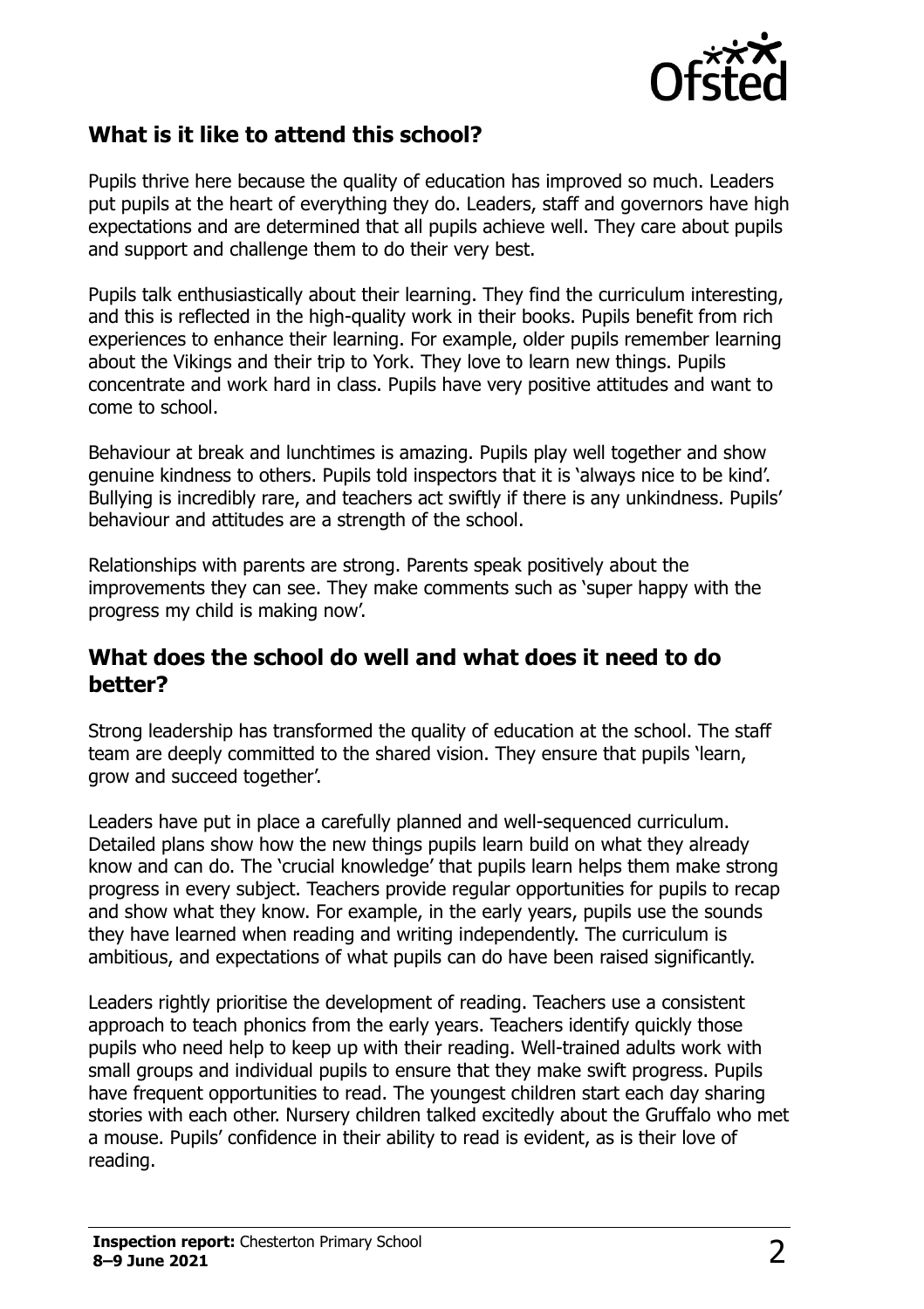

Leaders implement their plans well in almost all subjects. The implementation of plans in some subjects has been delayed due to the impact of COVID-19 (coronavirus). Pupils struggle in some lessons where they come across new content that they have not been taught before. Leaders review these plans to address gaps in pupils' knowledge. A revised approach to the early years curriculum is beginning to have a positive impact on the progress the youngest pupils make. Staff now know what they want pupils to learn so that they are ready for Year 1. For example, physical education lessons help Reception children develop the agility, balance and coordination they need to be successful in later learning.

The special educational needs coordinator (SENCo) knows exactly what each pupil can do. Pupil passports set clear targets for individual pupils who need help. Teachers make sure that pupils with special educational needs and/or disabilities (SEND) get the right support at the right time. As a consequence, pupils with SEND make good progress.

Pupils' conduct is of the highest standard. They are very polite and extremely respectful towards each other and visitors. The school is a calm oasis of learning. Pupils volunteer for jobs such as helping at lunchtime. They write postcards to the elderly in the community and take part in an annual litter pick. Leaders ensure that pupils understand fundamental British values and how to be a good citizen.

There is a strong committed staff team. Staff in the early years, for example, say that they now feel part of the school. Staff speak highly of the way leaders support them to improve their skills and subject knowledge. Leaders carefully consider the workload and well-being of individual staff.

Trustees and governors work together to ensure that pupils get the best possible deal. They know the school and the community it serves very well. Governors provide effective support and challenge. They understand the challenges that leaders face but do not let this get in the way of the aspirations they have for all pupils.

## **Safeguarding**

The arrangements for safeguarding are effective.

Leaders, staff and governors place a high importance on keeping pupils safe. It is central to their work. The carefully planned curriculum provides many opportunities for pupils to learn how to keep themselves safe, including when working online. Staff are well trained and alert to any signs that pupils are at risk of harm. Systems for keeping pupils safe are robust. Leaders act swiftly when concerns are reported. They work closely with external agencies to ensure children and their families get the support that they need. Designated safeguarding leaders maintain very positive relationships with the most vulnerable families.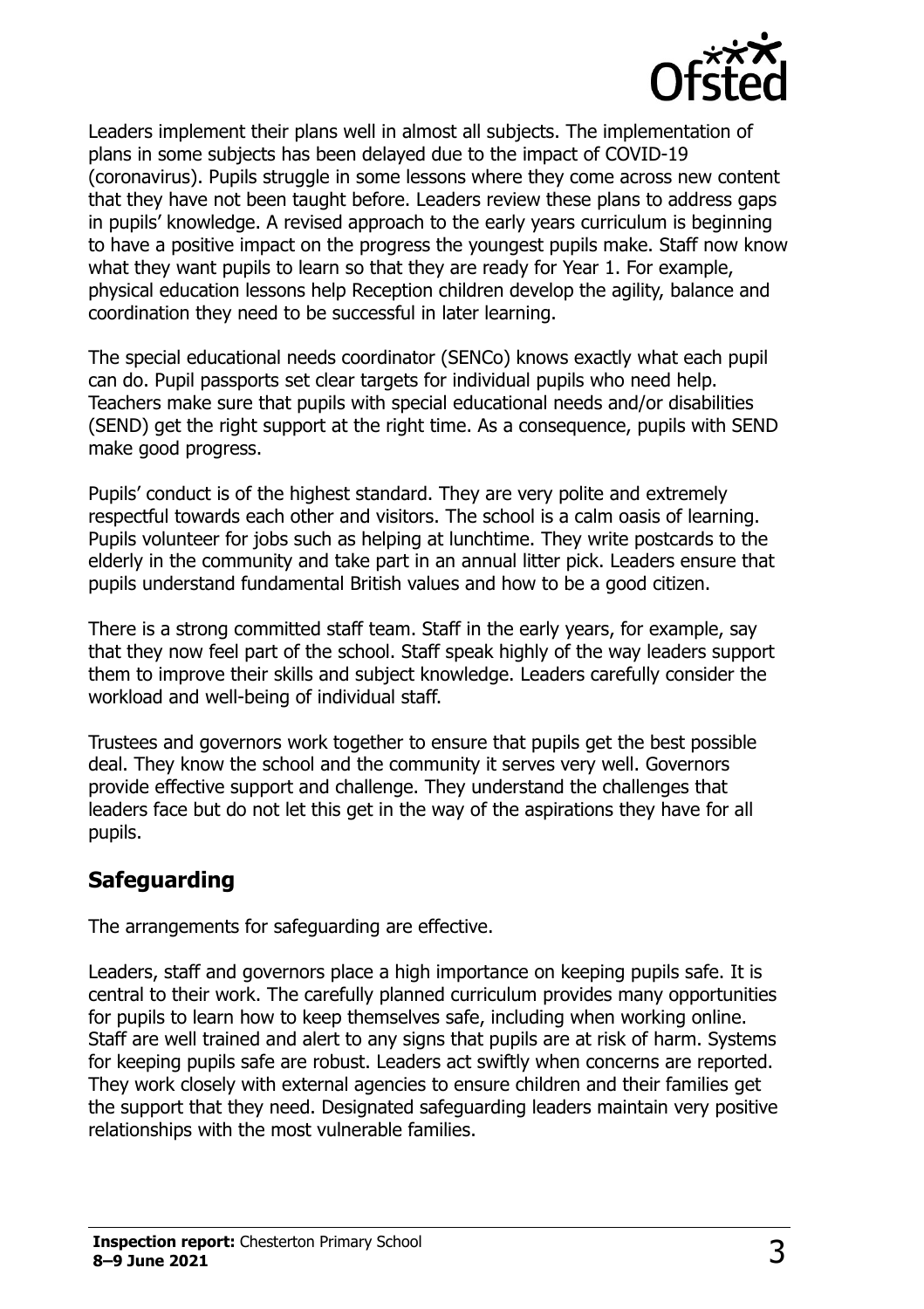

# **What does the school need to do to improve?**

#### **(Information for the school and appropriate authority)**

- Leaders have taken effective steps to develop and implement a well-sequenced, coherent curriculum. However, some subjects are at an early stage of being embedded due to COVID-19. Leaders should continue to develop and embed the curriculum in subjects such as art, design technology and music. They should ensure that pupils acquire the 'crucial knowledge' needed for the next stage of their education.
- $\blacksquare$  Recent improvements in the early years are having a significant impact on the start young children get to their education. Children make strong progress in their language and communication skills and personal development. Leaders have developed a curriculum to provide a seamless transition into Year 1 and beyond. Leaders should continue to embed these changes and further develop the early years curriculum and pedagogy so that it is fully designed to give children the knowledge, self-belief and cultural capital they need to move successfully into key stage 1.

## **How can I feed back my views?**

You can use [Ofsted Parent View](http://parentview.ofsted.gov.uk/) to give Ofsted your opinion on your child's school, or to find out what other parents and carers think. We use Ofsted Parent View information when deciding which schools to inspect, when to inspect them and as part of their inspection.

The Department for Education has further *quidance* on how to complain about a school.

If you are the school and you are not happy with the inspection or the report, you can [complain to Ofsted.](http://www.gov.uk/complain-ofsted-report)

## **Further information**

You can search for published performance information about the school [here.](http://www.compare-school-performance.service.gov.uk/)

In the report, '[disadvantaged pupils](http://www.gov.uk/guidance/pupil-premium-information-for-schools-and-alternative-provision-settings)' refers to those pupils who attract government pupil premium funding: pupils claiming free school meals at any point in the last six years and pupils in care or who left care through adoption or another formal route.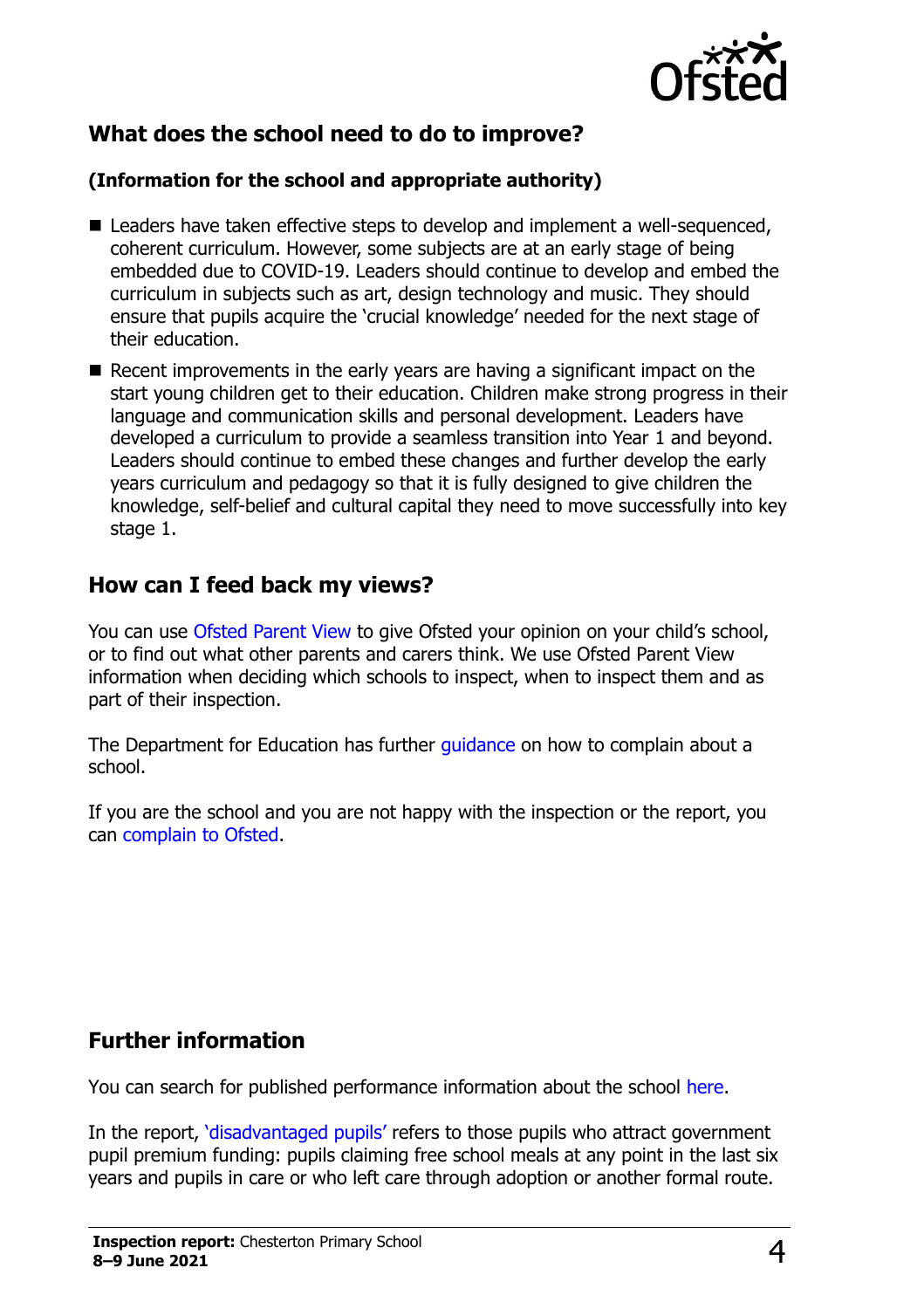

# **School details**

| Unique reference number             | 143345                                                             |
|-------------------------------------|--------------------------------------------------------------------|
| <b>Local authority</b>              | Staffordshire                                                      |
| <b>Inspection number</b>            | 10184727                                                           |
| <b>Type of school</b>               | Primary                                                            |
| <b>School category</b>              | Academy converter                                                  |
| Age range of pupils                 | 3 to 11                                                            |
| <b>Gender of pupils</b>             | Mixed                                                              |
| Number of pupils on the school roll | 135                                                                |
| <b>Appropriate authority</b>        | Board of trustees                                                  |
| <b>Chair of trust</b>               | Sarah Gribbin                                                      |
| <b>Headteacher</b>                  | Stella Formosa                                                     |
| Website                             | www.chestertonprimary.org.uk                                       |
| Date of previous inspection         | 10-11 September 2019 under section 5<br>of the Education Act 2005. |

# **Information about this school**

- Chesterton Primary School is part of the Collective Vision Trust. The trust is responsible for the management and oversight of three primary schools and one secondary school. There is a local governing committee for this school who report back to the trust board.
- Early years provision comprises a pre-nursery class for two-year-old children who attend in the morning or the afternoon; a Nursery class for three-year-olds who attend part time; and one Reception class for four- and five-year-olds who attend full time.
- $\blacksquare$  The school does not use any alternative provision.

## **Information about this inspection**

We carried out this inspection under section 8 of the Education Act 2005. We deemed the inspection a section 5 inspection under the same Act.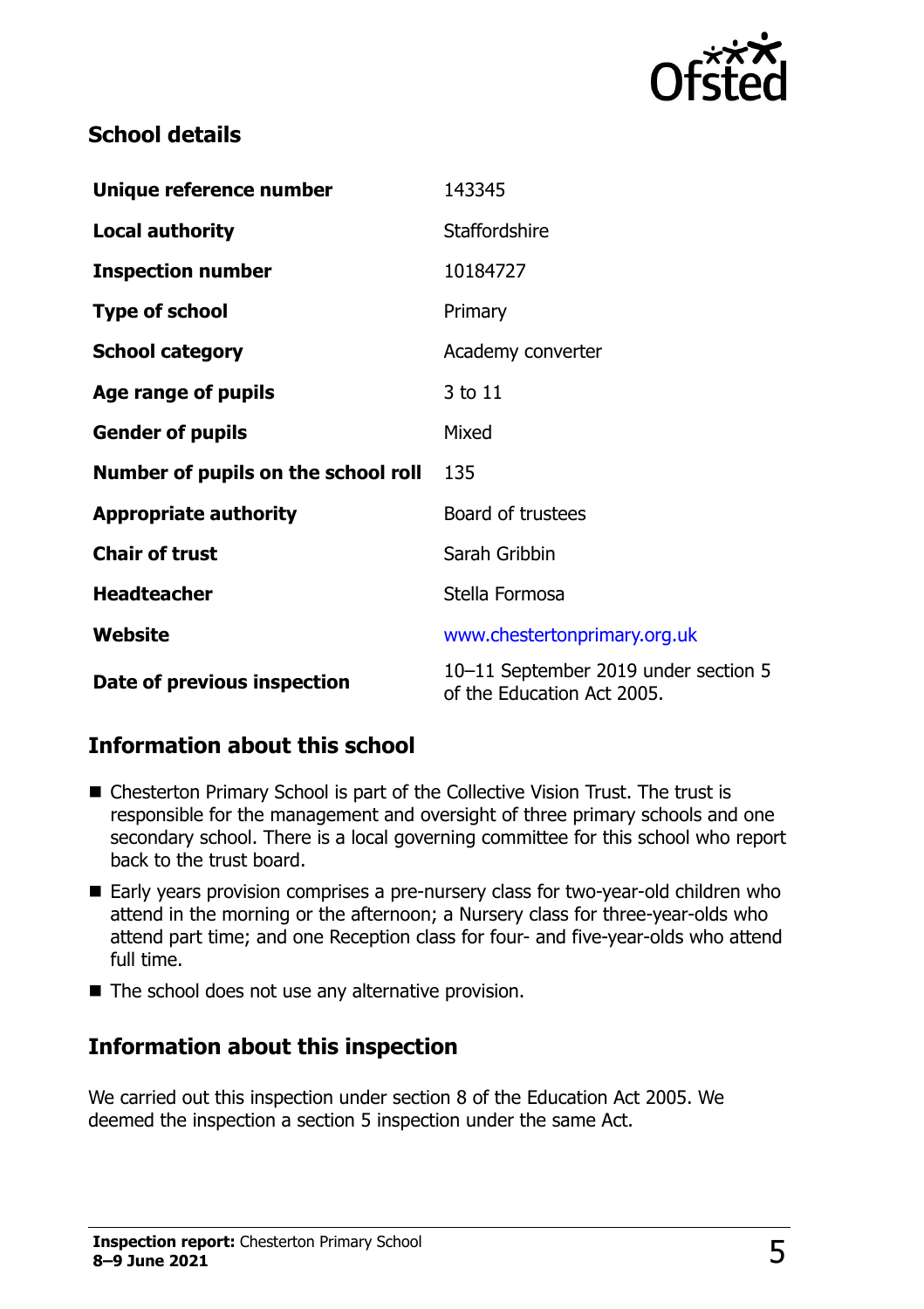

This was the first routine inspection the school received since the COVID-19 pandemic began. Inspectors discussed the impact of the pandemic with the school and have taken that into account in their evaluation.

In accordance with section 13(5) of the Education Act 2005, Her Majesty's Chief Inspector is of the opinion that the school no longer requires significant improvement.

- During the inspection, inspectors observed teaching in all year groups. They focused on the following subjects: reading, mathematics and physical education. Inspectors examined leaders' plans, visited lessons, looked at pupils' work and talked with pupils and staff about the way these subjects are taught. They also looked at other subjects to check how they are planned and taught.
- Inspectors reviewed a range of school documents during the inspection. These included information for behaviour, attendance, the school curriculum and improvement planning. The school website was also scrutinised.
- Inspectors talked to leaders and staff about safeguarding arrangements. They looked at child protection policies and safeguarding records. Inspectors checked that all the appropriate pre-employment checks are made on staff before they start work at the school.
- **Inspectors talked with pupils informally in lessons, at breaktimes, visited the** dining hall at lunchtime and observed pupils' movement around the school. Formal meetings also took place with two groups of pupils.
- Inspectors held meetings with the headteacher, the SENCo, subject leaders, teachers and teaching assistants. Inspectors met with the Chief Executive Officer of the trust and two governors, including the chair of the governing body.
- Inspectors spoke with parents at the end of the first day and the beginning of the second day of the inspection. Inspectors considered the 27 responses to Ofsted's online questionnaire, Parent View, and the 14 responses to the staff questionnaire.

#### **Inspection team**

Nicola Harwood, lead inspector **Her Majesty's Inspector** 

Emma Gater **Her Majesty's Inspector**